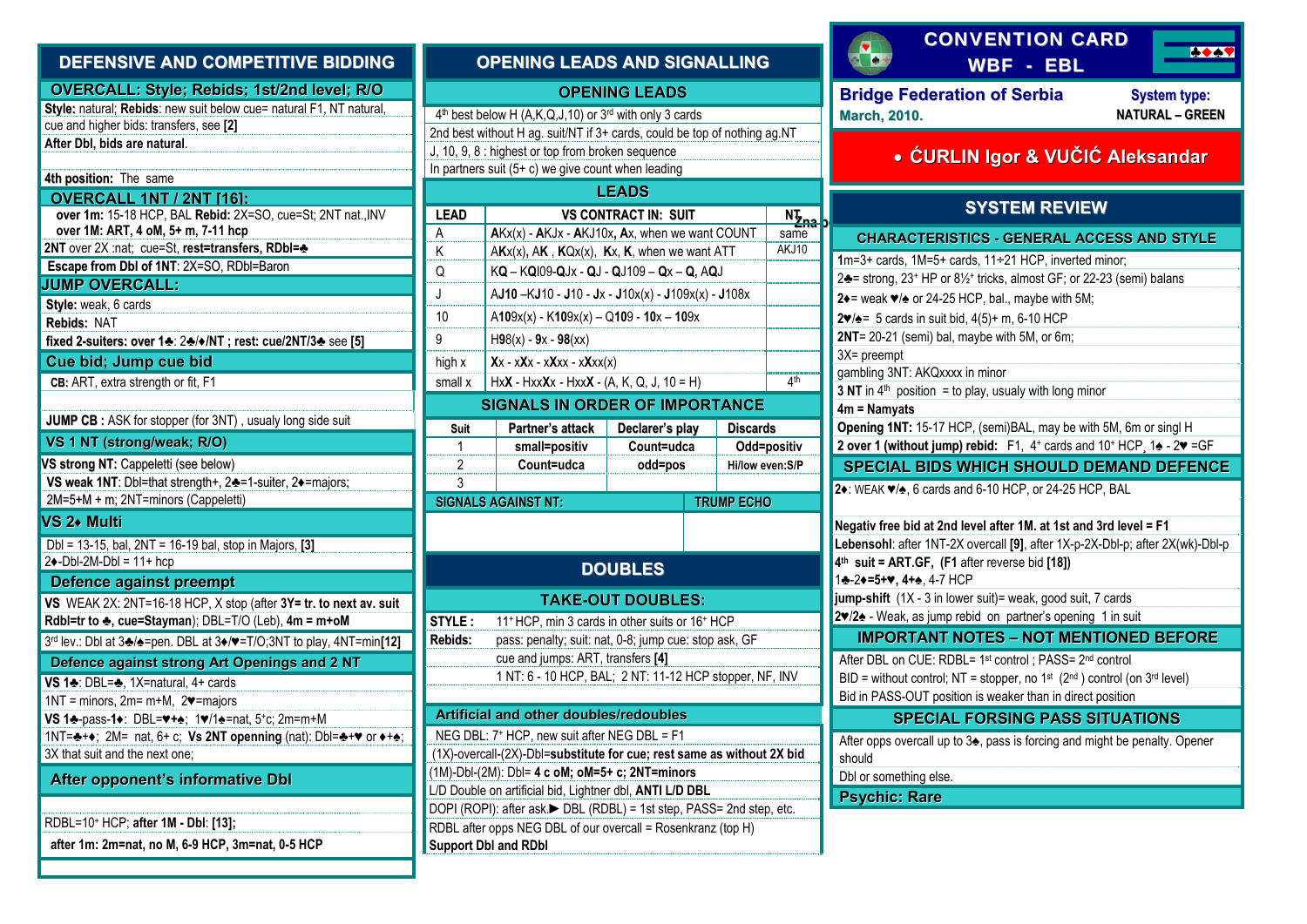| <b>OPENING ARTIFI</b>                 | <b>CIAL</b>  | MIN.<br><b>CARDS</b> | NEG.<br><b>DBL</b><br>up to | <b>DESCRIPTION</b>                                                                                     | <b>REBIDS</b>                                                                                                                                                                     |                                                                                                                                                                                                                                                                                                                                                                                                                     |                                                                                                                                                                                                                                                     |                                                        | <b>NEXT ACTIONS</b> | <b>PASSED HAND</b> |
|---------------------------------------|--------------|----------------------|-----------------------------|--------------------------------------------------------------------------------------------------------|-----------------------------------------------------------------------------------------------------------------------------------------------------------------------------------|---------------------------------------------------------------------------------------------------------------------------------------------------------------------------------------------------------------------------------------------------------------------------------------------------------------------------------------------------------------------------------------------------------------------|-----------------------------------------------------------------------------------------------------------------------------------------------------------------------------------------------------------------------------------------------------|--------------------------------------------------------|---------------------|--------------------|
| 1.5                                   |              | 3                    | $4\bullet$                  | $10 \div 21$ HCP, all distributions                                                                    | $1+11$<br>1 <sub>NT</sub><br>$2/3$ $\bullet$<br>$2\bullet$<br>$2 \blacktriangledown / 2 \blacktriangle$<br>2 <sub>N</sub><br>$3\blacklozenge/3\blacktriangledown/3\blacktriangle$ | Walsh transfers, F1, [6]<br>NAT, 8-10 HCP, no 4+ M<br>strong/weak raise, inverted m [1]<br>wk, 5+ $\blacktriangledown$ , 5+ $\clubsuit$ , 4-7 HCP<br>wk, $6+ \vee \wedge$ , up to 7 HCP<br>ART, $5+\frac{1}{20}$ , up to 6 HCP, no 4M<br>Splinter                                                                                                                                                                   | 1NT = NAT, 11-14 HCP<br>New suit (with jump) = strong, 17+ HDP, F1<br>2NT=18÷19 HCP, BAL > 3→ ART, GF, distr. ask<br>1÷ - 2 ÷ - 3÷ = RKCB ÷<br>1+ - 1M - 1NT - 2+ = ART, F1, Checkback [7]<br>After opps overcall 1X we play MISER [10]             | The same, just limited                                 |                     |                    |
| $1\bullet$                            |              | 3                    | $4\bullet$                  | $10 \div 21$ HCP, all distributions                                                                    | $1 \vee \triangle$<br>1 <sub>NT</sub><br>$2\clubsuit$<br>2M<br>$2/3$ /2NT<br>3X                                                                                                   | NAT, 5 <sup>+</sup> HCP, 4+ cards, F1<br>6-10 HCP, without 4 cards in M<br>10+ HCP, 5+ $\clubsuit$ , F1<br>weak, up to $7$ pts, $6+ c$<br>inverted minor [1], as after 1+<br>splinter                                                                                                                                                                                                                               | natural after 1M respond<br>the rest same as after 1+<br>After opps overcall 1X or 2♣ we play MISER [10]                                                                                                                                            | The same, just limited                                 |                     |                    |
| 1♥                                    |              | 5                    | $4\bullet$                  | $10 \div 21$ HCP, all distributions                                                                    | $1\spadesuit$<br>1 <sub>NT</sub><br>$2-2$<br>$2\bullet$<br>$2\spadesuit$<br>2 NT / 3NT<br>3X<br>$3\bullet$<br>$4-4$<br>$4\bullet$<br>$4\spadesuit$                                | NAT, 5 <sup>+</sup> HCP, 4+cards, F1<br>6-11, HCP, without 4 ♠, (semi) F1, [17]<br>NAT, 10 <sup>+</sup> HCP, 4 <sup>+</sup> cards, F1<br>6-9 HDP, $3^*$ cards $\blacktriangledown$<br>6+ c, 0-7 HCP, max xx ♥, NF<br>ART, 12 <sup>+</sup> / 8-11 HDP, 4+ cards ♥, GF<br>7+ c., 2/3 top H, 7÷10 HCP, no fit, NF<br>0-7 HDP, $4^*$ cards $\blacktriangledown$ , NF<br>Splinter, 1+ A, 11-13 HCP<br>SO.<br><b>RKCB</b> | 1v- pass - 2 NT:<br>$3X =$ singleton or void X<br>3v= 18-20 HDP, no s/v,<br>3 NT = 15÷17 HDP, no singleton or void<br>$4\blacktriangleright$ = 11-14 HDP, no singleton or void<br>4X = nat, good suit, 5+ c, 16+ HDP, ST<br>$5X = \text{excl}$ RKCB | The same, just limited                                 |                     |                    |
| $1\spadesuit$                         |              | $5\phantom{.0}$      | $4\bullet$                  | $10 \div 21$ HCP, all distributions                                                                    | $2\bullet$                                                                                                                                                                        | 5+c ♥, GF; rest is the same as after 1♥                                                                                                                                                                                                                                                                                                                                                                             |                                                                                                                                                                                                                                                     | The same, just limited                                 |                     |                    |
| 1NT                                   |              | $\overline{2}$       |                             | 15÷17 HCP, bal, no 5 c. in M                                                                           | 2+= Stayman, 2+/2+/2+/2NT= tr; 3m= 6+c, INV;<br>3M=s/v oM, no 4c M, GF; GERBER (aces); TEXAS                                                                                      |                                                                                                                                                                                                                                                                                                                                                                                                                     | After the opponent's bid: 2NT=Lebensohl; Dbl=T/O<br>Escaping from 1NT- DBL: 2X=SO, RDbl=Baron                                                                                                                                                       | Natural and the same                                   |                     |                    |
| $2\bullet$                            | $\checkmark$ | 0                    | $\blacksquare$              | str, 23 <sup>+</sup> HCP or 8 <sup>1/2+</sup> tricks, GF;<br>22-23 (semi) bal; semiforsing M           | 2→=waiting, 2♥/2♠/3♣/3◆= nat. good suit;<br>$2NT = 6-9$ semibal; $3M/4m = 6/7 + c$ ; $4M=7+c$ good suit                                                                           |                                                                                                                                                                                                                                                                                                                                                                                                                     | 2♣-2♦-2M= forsing to 3M. After that 3♣ is ART (no fit,<br>no suit; after that 3M is nat NF). Else is GF.<br>24-2X-2/3NT (22-23/26-27 bal) rebids [8]                                                                                                | The same                                               |                     |                    |
| $2\bullet$                            | $\checkmark$ | 0                    |                             | WK $\blacktriangledown/\blacktriangle$ , 6 <sup>+</sup> cards and 5-10 HCP<br>or 24-25 HCP, (semi)BAL, | 2♥= NF (P/C); 2♠= P/C (INV for ♥), 2NT=ART,F1;<br>$3M/4\blacktriangledown = P/C$                                                                                                  |                                                                                                                                                                                                                                                                                                                                                                                                                     | 2+-p-2NT: 3+/+=MIN */+; 3*/+=MAX+/*; 3NT = 24-25<br>HCP, bal., 2+-2M-2NT= 24-25 (semi) bal (rebids [8])                                                                                                                                             | NAT & same. PASS (on 2♦ -Dbl)=<br>$6 + c \bullet$ , NF |                     |                    |
| $2\blacktriangledown/2\blacktriangle$ |              | 5                    |                             | wk, 5 c & 4+m 6-10 HCP                                                                                 | 2NT (ART, F1): 3m=nat, min, 3♥/♠= ♣/♦, max<br>3♣/4/5/6m=P/C; 3◆=INV for 4M                                                                                                        |                                                                                                                                                                                                                                                                                                                                                                                                                     | <b>SLAM BIDDING</b>                                                                                                                                                                                                                                 |                                                        |                     |                    |
| 2NT                                   | ✓            | $\overline{2}$       |                             | 20-21, (semi) bal, may 5M or 6m                                                                        | [8]                                                                                                                                                                               |                                                                                                                                                                                                                                                                                                                                                                                                                     | CUE BID: 1st and 2nd controls [11]                                                                                                                                                                                                                  |                                                        |                     |                    |
| 3X                                    | $\checkmark$ | 6+                   | $\blacksquare$              | Nat., preempt                                                                                          |                                                                                                                                                                                   | new suit = $F1$ , jump-shift = asking bid, replies: [14]                                                                                                                                                                                                                                                                                                                                                            | RKCB (4NT): 5♣=1/4 KC; 5♦=0/3 KC; 5♥=2 KC; 5♣= 2 KC + tr. Q                                                                                                                                                                                         |                                                        |                     |                    |
| 3NT                                   | ✓            | $\overline{7}$       | $\blacksquare$              | AKQxxxx m, max 1 King aside                                                                            |                                                                                                                                                                                   | $4/5/6/7$ = P/C, $4\bullet$ = GF, king ask; $4M =$ to play                                                                                                                                                                                                                                                                                                                                                          | after RKCB: Spiral scan [15]                                                                                                                                                                                                                        |                                                        |                     |                    |
| $4\clubsuit$                          |              | $\overline{7}$       |                             | Namyats, 8/9 tricks, 1A, long ♥                                                                        |                                                                                                                                                                                   | 4+=ace ask(NT=+), new suit=Asking bid (NT=+) [14]                                                                                                                                                                                                                                                                                                                                                                   | if minor is agreed : $4m = RKCB$                                                                                                                                                                                                                    |                                                        |                     |                    |
| $4\bullet$                            |              | $\overline{7}$       |                             | Namyats, 8/9 tricks, 1A, long ←                                                                        |                                                                                                                                                                                   | 4 v=ace ask(NT= $\blacktriangledown$ ), new suit=Asking bid (NT= $\blacktriangledown$ ) [14]                                                                                                                                                                                                                                                                                                                        | if $\bullet$ are agreed then 4 $\bullet$ is RKCB and 4NT is cue $\bullet$ (unless 4 $\bullet$ might be missunderstood)                                                                                                                              |                                                        |                     |                    |
| $4 \blacktriangledown / \triangle$    |              | 7♥/7♠                | $\blacksquare$              | Preempt                                                                                                |                                                                                                                                                                                   | NAT, 5 in opened M:. ASK for quality of trump                                                                                                                                                                                                                                                                                                                                                                       | <b>Exclusion RKCB:</b> Jump on level 5 in notrump suit = ask. for KC (without Ace in that suit)                                                                                                                                                     |                                                        |                     |                    |
| 4NT                                   | ✓            | $5 + 5 + m$          | $\blacksquare$              | FG in better minor                                                                                     | $5\clubsuit$ / $\blacklozenge$ =NAT, $5\blacktriangledown$ = RKCB                                                                                                                 |                                                                                                                                                                                                                                                                                                                                                                                                                     | After opp. biding: DOPI - ROPI (on 5th level), DOPE-ROPE on 6th level                                                                                                                                                                               |                                                        |                     |                    |
| $5 - 5$<br>$5 \times 15$              | ✓            | 7♣/7♦                | $\blacksquare$              | To play<br>NAT, 11 tricks, slam invit                                                                  | $1st$ step = RKCB                                                                                                                                                                 |                                                                                                                                                                                                                                                                                                                                                                                                                     | JOSEPHINE: 5 NT Responds: 64/6+/6+/6+= 0,1,2, ili 3 (from A,K,Q in trump)<br>Jump in $5\blacktriangleright/\blacktriangle =$ With A,K or A,Q bid $6\blacktriangleright/\blacktriangle$                                                              |                                                        |                     |                    |
|                                       |              | 7♥/7♠                |                             |                                                                                                        | NAT, 6 $\blacktriangledown/\blacktriangle = 1$ trump H, 7 $\blacktriangledown/\blacktriangle$ with 2 trump H                                                                      |                                                                                                                                                                                                                                                                                                                                                                                                                     |                                                                                                                                                                                                                                                     |                                                        |                     |                    |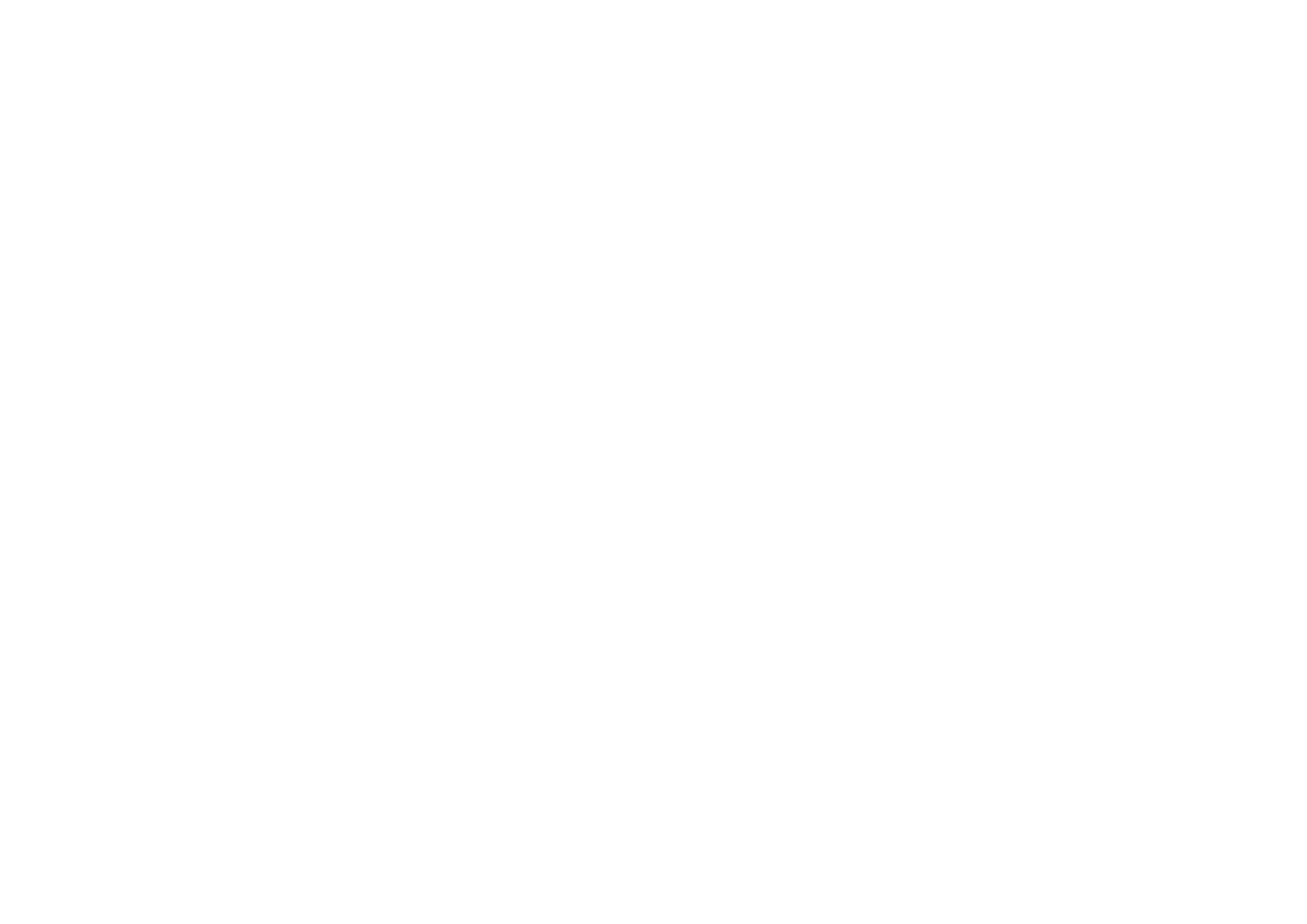# **NOTE [1] Inverted minors**

|           |                  | $1m-2m =$ strong raise: MIN 11 HCP, 4 <sup>+</sup> cards fit, F (min. up to 3m)! |
|-----------|------------------|----------------------------------------------------------------------------------|
|           | New suit:        | control in the suit;                                                             |
|           | $2$ NT:          | bal., 11-14 HCP;                                                                 |
|           | 3NT:             | bal., 18-20 HCP                                                                  |
|           | $3m$ :           | RKCB                                                                             |
|           | Jump shift:      | splinter, $16+HDP$                                                               |
|           |                  | After opener bid again, <b>responder</b> must also rebid (descriptive):          |
|           | New suit:        | control;                                                                         |
|           | $2 \text{ NT}$ : | bal. hand                                                                        |
|           | $3m$ :           | min. hand (can be passed);                                                       |
|           | $4m$ :           | strong unbalanced hand = RKCB                                                    |
| $1m-2NT$  |                  | ART, weak hand, $5+$ cards m, 0-6 HDP, F1                                        |
| $1m-3m$ : |                  | weak hand $6 - 9$ HDP, $5+$ cards m, NF                                          |
| $1m-4m$ : | RKCB             |                                                                                  |

# **NOTE [2] Transfer advances of overcall**

After a simple overcall in a suit and pass be opponent, **transfer advances start with cue-bid and end with simple raise**, any bid below cue-bid is natural and F1; all nt bids are natural, raise is natural. Same principal is after our overcall over 1M opening. **Jump cue = 7-9, 4+ cards fit, jump shift = fit bid.**

| $(1\bullet)$ | $1\bullet$     | (pass)<br>5.                     |                                         |
|--------------|----------------|----------------------------------|-----------------------------------------|
|              |                | $1 \vee / \triangle$             | nat, F1                                 |
|              |                | 1nt                              | nat, NF                                 |
|              |                | $2\clubsuit$                     | $3 + \bullet$ , good raise+, F1         |
|              |                | $2\bullet$                       | $3 + 4, 4 - 8$                          |
|              |                | $2\ntriangleright$ / $\triangle$ | $6+\vee/\diamond$ , GF                  |
| $(1\bullet)$ | $1\bullet$     | (pass)                           |                                         |
|              |                | 1 A                              | nat, F1                                 |
|              |                | 1nt                              | nat, NF                                 |
|              |                | $2\bullet$                       | transfer, $5+\bullet$                   |
|              |                | $2\bullet$                       | $3 + \bullet$ , good raise+, F1         |
|              |                | $2\bullet$                       | $3 + 4$ , 4-7                           |
|              |                | 2nt                              | nat, NF                                 |
|              |                | 3 <sub>2</sub>                   | mixed raise, 7-9, $4\blacktriangledown$ |
|              |                | $2\cdot/3\cdot$                  | fit bid                                 |
|              |                | $3\bullet$                       | $0-6, 4 \bullet$                        |
| $(1\bullet)$ | $1 \spadesuit$ | ?<br>(pass)                      |                                         |
|              |                | 1nt                              | nat, NF                                 |
|              |                | $2\clubsuit$                     | transfer, $5+\bullet$                   |
|              |                | $2\bullet$                       | transfer $5+\vee$                       |
|              |                | $2\bullet$                       | $3 + \bullet$ , good raise+, F1         |
|              |                | $2\spadesuit$                    | $3 + 4, 4 - 7$                          |
|              |                | 2nt                              | nat, NF                                 |
|              |                | $3\bullet$                       | mixed raise, $7-9$ , $4\bullet$         |
|              |                | $3\bullet/\bullet$               | fit bid                                 |
|              |                | $3 \bullet$                      | 0-6, $4\bullet$                         |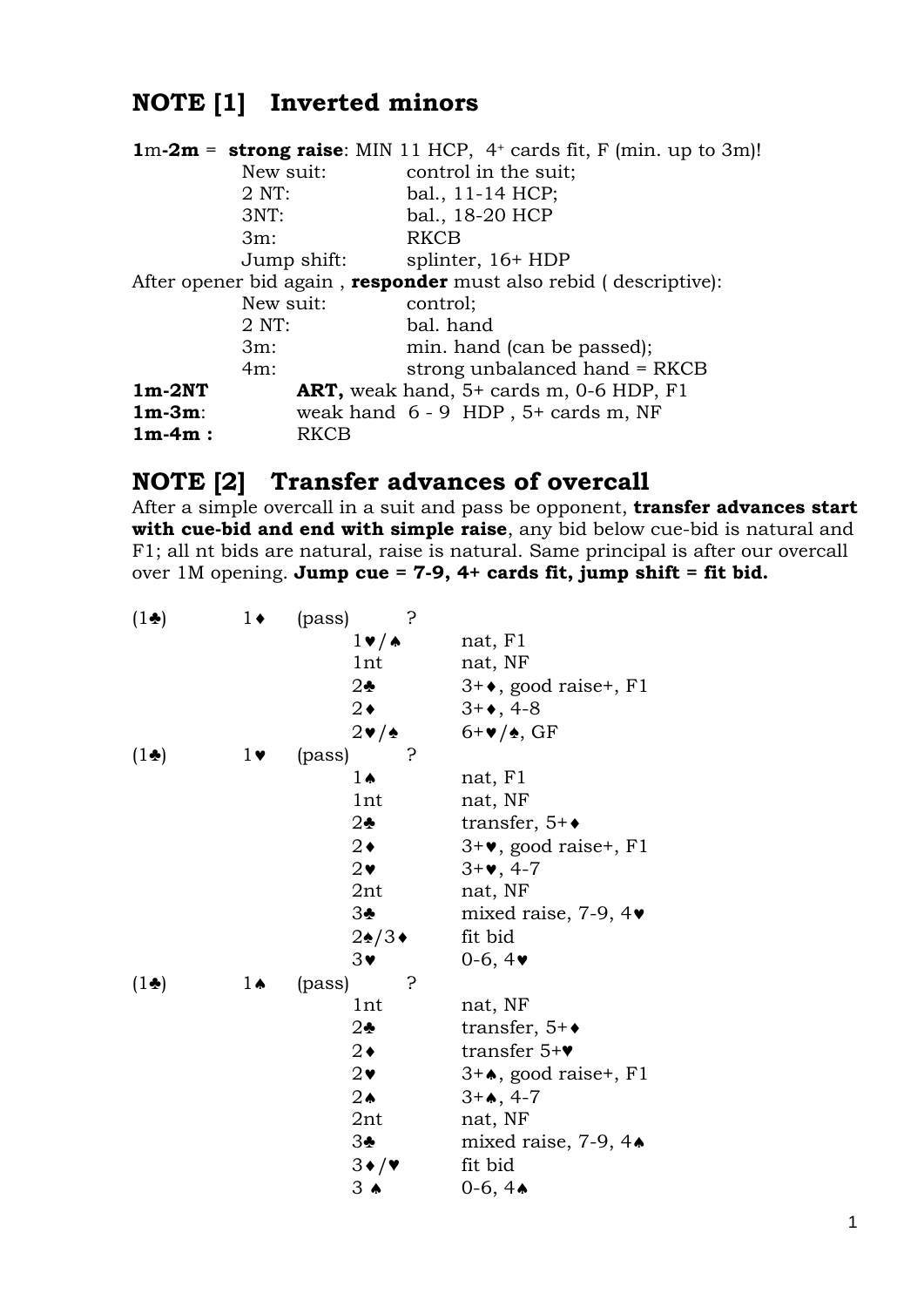| $(1\bullet)$ | $1\blacktriangledown$ | 5<br>(pass)    |                                         |
|--------------|-----------------------|----------------|-----------------------------------------|
|              |                       | $1 \spadesuit$ | nat, F1                                 |
|              |                       | 1nt            | nat, NF                                 |
|              |                       | $2\clubsuit$   | nat, F1                                 |
|              |                       | $2\bullet$     | $3 + \bullet$ , good raise+, F1         |
|              |                       | $2\bullet$     | $3 + 4, 6 - 9$                          |
|              |                       | $2$ ു∕3∲       | fit bid                                 |
|              |                       | $3\bullet$     | mixed raise, 7-9, $4\blacktriangledown$ |
|              |                       | $3\bullet$     | $0-6, 4 \bullet$                        |
| $(1\bullet)$ | $1 \spadesuit$        | ?<br>(pass)    |                                         |
|              |                       | 1nt            | nat, NF                                 |
|              |                       | $2$ ♣          | nat, F1                                 |
|              |                       | $2\bullet$     | transfer $5+\mathbf{v}$                 |
|              |                       | $2\bullet$     | $3+A$ , good raise+, F1                 |
|              |                       | $2\spadesuit$  | $3 + 4, 4 - 7$                          |
|              |                       | 2nt            | nat, NF                                 |
|              |                       | 34             | fit bid                                 |
|              |                       | $3\bullet$     | mixed raise, $4 \cdot 7 - 9$            |
|              |                       | $3\bullet$     | fit bid                                 |
|              |                       | $3\spadesuit$  | 4,0.6                                   |
| $(1\bullet)$ | $2\clubsuit$          | (pass)<br>5.   |                                         |
|              |                       | $2\bullet$     | transfer $5+\mathbf{v}$                 |
|              |                       | $2\bullet$     | transfer $5+A$                          |
|              |                       | $2\spadesuit$  | $3 + \bullet$ , good raise+, F1         |
|              |                       | 2nt            | nat, NF                                 |
|              |                       | 3 <sub>2</sub> | $3 + 4, 6 - 9$                          |
|              |                       | $3\bullet$     | stop ask, GF                            |

Overcaller accepts transfer if he would pass advancer NF bid.

### **NOTE [3] Defence against 2♦ - multi**

Dbl = 13-15 balans. Response after 2M/pass/RDbl: Dbl over  $2M = 11 + HCP$ , stop in M, NF 2M (2 $\triangle$  over 2 $\triangledown$ ) = nat, NF 2NT = **ART, puppet to 3♣**  $pass/3 \cdot = weak \cdot / \cdot$ , SO  $3\mathbf{v}/\mathbf{A}$  = **ART**, GF with  $\mathbf{A}/\mathbf{A}$  3NT = nat, stopper oM (after 2M) 3♣ = Stayman  $3\bullet/\bullet$  = transfer  $\bullet/\bullet$  3♠ = **ART**, GF with both minors  $3NT = SO$  $4M = SO$ 

2NT = 16 - 19 balans ;

 **rebids are as after 2NT opening after Dbl: RDbl=♣, rest are transfers**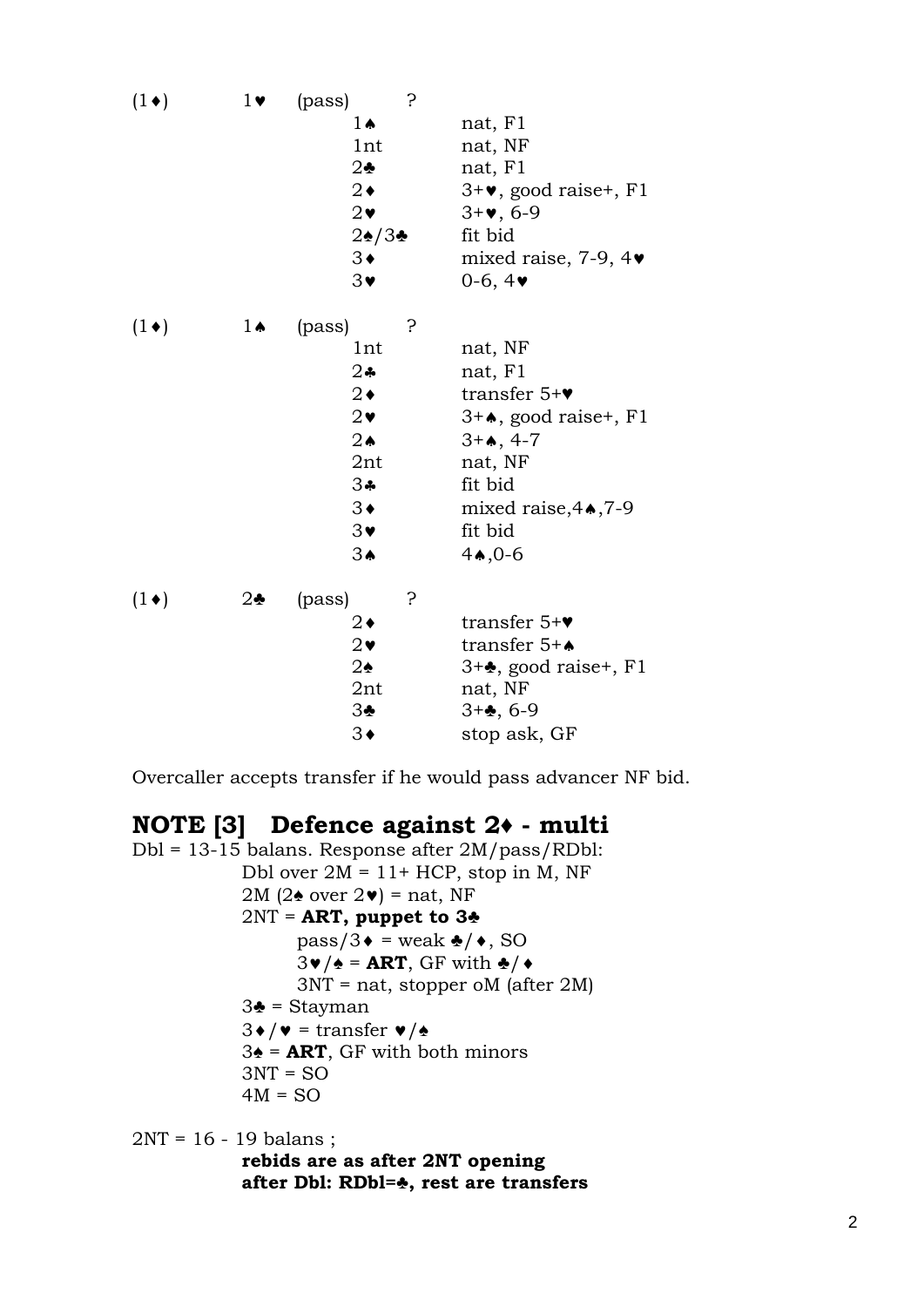### **NOTE [4] – Bidding over T/O Dbl**

Below cue is natural, 0-8; NT is natural; **3X = 6+ c, 5-8; cue+ = transfers**.  $(1\clubsuit)$  dbl (pass) ? 1♦ nat, 0-8 1♥ nat, 0-8 1♠ nat, 0-8 1nt bal, 6-10, may be w/o stop 2♣ transfer 5+♦, 9+ 2♦ transfer 4+♥, 9+ 2♥ transfer 4+♠, 9+ 2♠ 10+, 4+4+M, f1 (if 4-4M inv, if 5+4+M GF) 2nt bal, 11-12, inv, no 4M 3♣ ask stop  $3\bullet/\blacktriangledown/\blacktriangle$  6+, 5-8 3nt 13-15, bal, no M 4♣ 5+5+M, weak 4♦ weak  $4\blacktriangledown/\blacktriangle$  to play  $(1\bullet)$  dbl (pass) ? 1♥ nat, 0-8 1♠ nat, 0-8 1nt bal, 6-10, may be w/o stop 2♣ nat, 0-8 2♦ transfer 4+♥, 9+ 2♥ transfer 4+♠, 9+ 2♠ 1) transfer 5+ ♣, 9+ 2) ask stop  $\bullet$ , 10+ 2nt bal, 11-12, inv, no 4M 3♣ 10+, 4+4+M, f1 (if 4-4M inv, if 5+4+M GF) 3♦ ask stop  $3\blacktriangledown/\blacktriangle$  6+, 5-8 3nt 13-15, bal, no M 4♣ weak 4♦ 5+5+M, weak  $4\blacktriangledown/\blacktriangle$  to play 1) Doubler accepts transfer with min 2) (1♣)-dbl-(pass)- 2♣/♦/♥ 3♦/♥/♠ - GF 3) Responder showed min

 – new suit 17+, NF single raise – min, fit, NF

- jump raise fit, inv
- cue bid strong, F1
- 4) If responder bids transfer to major, than minor, it is inv, 4M 5m
- 5) If responder bids transfer to minor, than major, it is GF, 4M 5+m
- 6) After transfer to opp suit, 3M min double, cue bid GF, 2nt (after  $(1\bullet)$  double -  $2\spadesuit$ ), GF (no 4M,  $\clubsuit$  stop)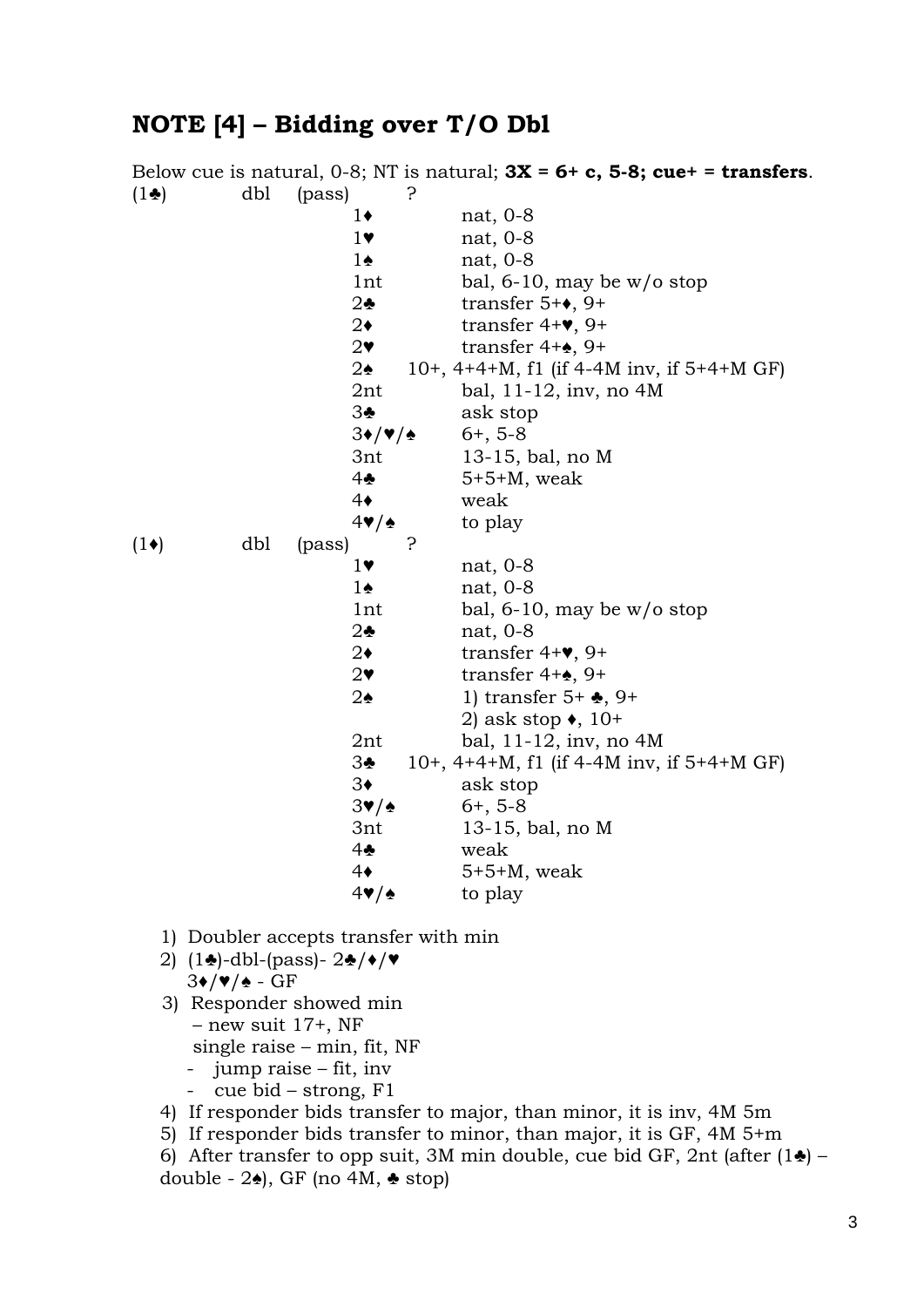| $(1\vee)$               | dbl | (pass)                  | ?                                             |                    |                                                            |
|-------------------------|-----|-------------------------|-----------------------------------------------|--------------------|------------------------------------------------------------|
|                         |     | 1♠                      |                                               | nat, 0-8           |                                                            |
|                         |     | 1nt                     |                                               | bal, 6-10          |                                                            |
|                         |     | $2\clubsuit$            |                                               | nat, 0-8           |                                                            |
|                         |     | $2\bullet$              |                                               | nat, 0-8           |                                                            |
|                         |     | $2\bullet$              |                                               | $4 + 2, 9 +$       |                                                            |
|                         |     | $2\spadesuit$           |                                               |                    | 1) stop ask, inv                                           |
|                         |     |                         |                                               |                    | 2) transfer $5+$ $\clubsuit$ , $9+$                        |
|                         |     | 2nt                     |                                               |                    | nat, $11-12$ bal, stop                                     |
|                         |     | 3♣                      |                                               |                    | transfer $5 + \bullet$ , 9+                                |
|                         |     | $3\bullet$              |                                               | $4\spadesuit$ , GF |                                                            |
|                         |     | $3\bullet$              |                                               |                    | ask stop, GF                                               |
|                         |     | 3♠                      |                                               | $6+, 5-8$          |                                                            |
|                         |     | 3nt                     |                                               |                    | 13-15, bal, no $4\bullet$                                  |
| $(1\spadesuit)$         | dbl | (pass)                  | 5.                                            |                    |                                                            |
|                         |     |                         | 1nt                                           |                    | $bal, 6-10$                                                |
|                         |     |                         | $2\clubsuit/\blacklozenge/\blacktriangledown$ |                    | nat, $0-8$                                                 |
|                         |     |                         | $2\spadesuit$                                 |                    | 1) stop ask, inv                                           |
|                         |     |                         |                                               |                    | 2) transfer $5+$ $\clubsuit$ , $9+$                        |
|                         |     |                         | 2nt                                           |                    | $3)$ 4 $\blacktriangledown$ , GF<br>nat, $11-12$ bal, stop |
|                         |     |                         | 3 <sub>2</sub>                                |                    | transfer $5 + \bullet$ , $9 +$                             |
|                         |     |                         | $3\bullet$                                    |                    | transfer $5+\mathbf{v}$ , 9+                               |
|                         |     |                         | $3\bullet$                                    |                    | $4 \vee$ , inv                                             |
|                         |     |                         | $3\spadesuit$                                 |                    | ask stop, GF                                               |
|                         |     |                         | 3nt                                           |                    | 13-15, bal, no $4\blacktriangledown$                       |
| $(1\spadesuit)$         | dbl | (pass)                  | $2\spadesuit$                                 | 2nt                | stop $\bullet$ , min, NF                                   |
|                         |     |                         |                                               | $3\clubsuit$       | no stop <sup>*</sup> , min                                 |
|                         |     |                         |                                               |                    | 3♦<br>$5 + 4, 4 + 6, GF$                                   |
|                         |     |                         |                                               |                    | $5 + 4$ , 4, GF<br>3♥ 1                                    |
|                         |     |                         |                                               |                    | $4\blacktriangledown$ , GF, no 5m<br>3♠ -                  |
|                         |     |                         |                                               |                    | 3nt<br>$4$ , stop $\triangle$                              |
| $(1\blacktriangledown)$ | dbl | $(2\blacktriangledown)$ | 5.                                            |                    |                                                            |
|                         |     |                         | Dbl                                           |                    | 4♠                                                         |
|                         |     |                         | $2\spadesuit$                                 |                    | $5+$                                                       |
|                         |     |                         | 2nt                                           |                    | minors                                                     |

## **NOTE [5] – Two-suited overcall**

Two-suited (Ghestem – Gh) overcalls show at least 5-5, and 5(6) or less losers. Advancing:

- any 2nt bid is relay
- any bid in Gh-suit is to lay
- any non-jump bid in non-Gh-suit is relay
- 3nt is to play
- A jump in non-Gh-suit is to play

Cover cards are A, K, Q of bid suits plus non-Gh aces.

| (1X) | 2X (cuebid)                           | highest and lowest suit |
|------|---------------------------------------|-------------------------|
|      | 2nt                                   | two lowest suits        |
|      | $3\cdot$ (or $2\cdot$ over $1\cdot$ ) | two highest suits       |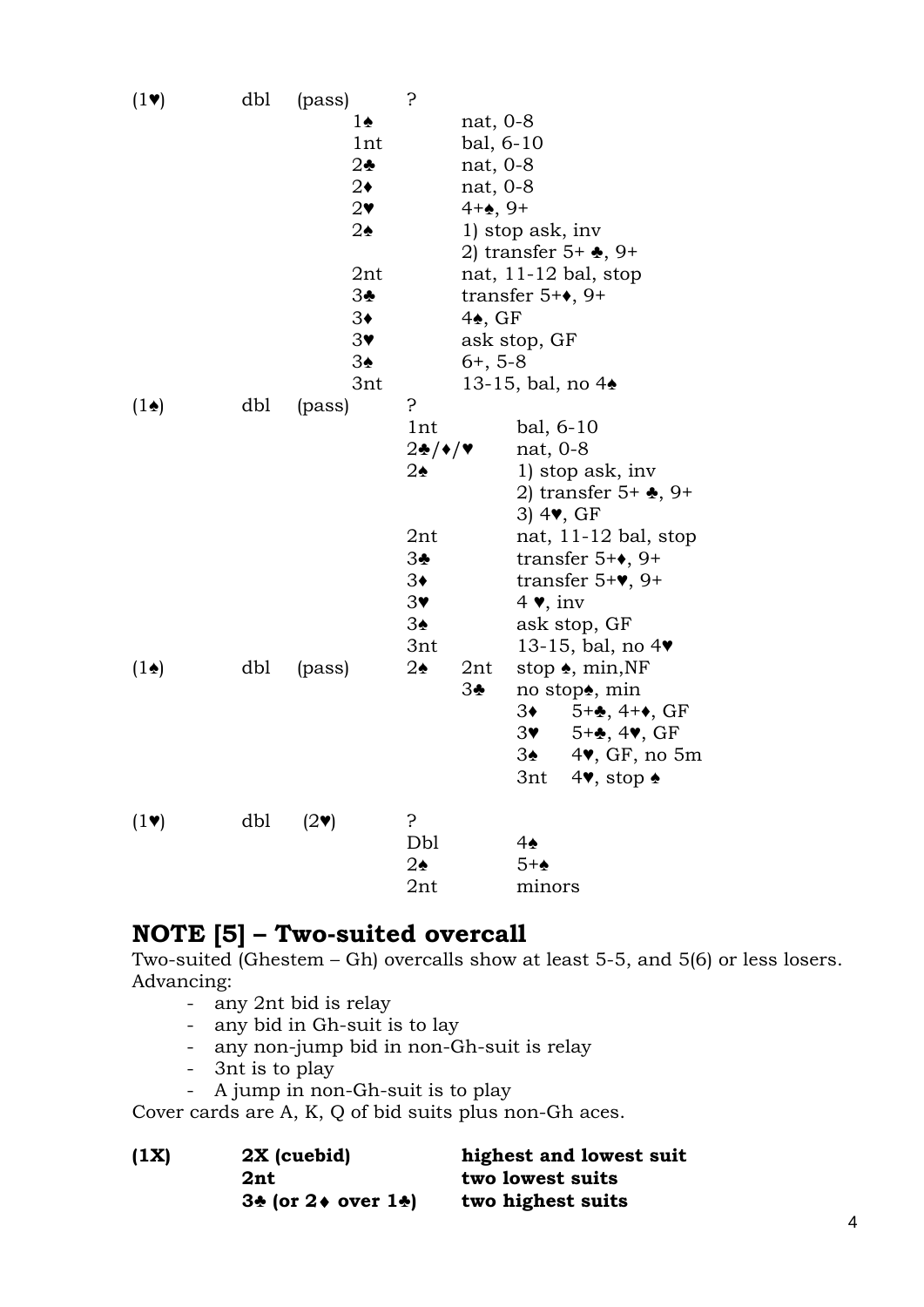Relay starts with 2nt or cheapest non-Gh-suit.

When responder starts with relay, it is GF exept if two-suiter is bid with 6 losers (ex  $(1\bullet)$ -2 $\bullet$ -p-2nt

P -  $3$  $\bullet$  -p- $3\bullet$  void ask  $3\vee$  /  $\triangle$  can be passed with 6 losers). Responder should hold at least 2 cover cards to start a relay. **1st relay is losers ask** (ex:  $(1\cdot)-2\cdot-$  pass-2 $\cdot$ ) 1st step  $-5(6)$  losers 2nd step – 4 losers + no void 3rd step – 4 losers + lower void 4th step – 4 losers + higher void 5th step – 3 losers + no void 6th step – 3 losers + lower void 7th step – 3 losers + higher void 8th step  $-2$  losers 9th step – 1 loser 10th step  $-0$  losers **2nd relay is void ask (if not shown)**  1st step – no void 2nd step – lower void 3rd step – higher void **3rd relay is pattern ask** (or 2nd relay if void ask answered) If there is void: 1st step  $-3$  cards (5530) 2nd step – 2 cards, lower 6 cards (5620) 3rd step – 2 cards, higher 6 cards (6520) 4th step - 1 card, 66 5th step – 1 card, 7 lower (5710) 6th step  $-1$  card, 7 higher (7510) 7th step – 0 cards, 7 lower (6700) 8th step – 0 cards, 7 higher (7600) If there is no void: 1st step – lower singleton (5521) 2nd step – higher singleton (5512) 3rd step – lower 6 cards (5611) 4th step - higher 6 cards (6511) **4th relay is key-card ask (of 6):**  1st step  $-1$  or 4 2nd step  $-2$  or 5 3rd step  $-3$  or  $6$ **5th relay is Q in Gh suits ask:**  1st step  $-0$  2nd step – lower 3rd step – higher 4th step  $-2$ **6th relay is K ask:**  1st step  $-0$ 

> 2nd step  $-1$ 3rd step  $-2$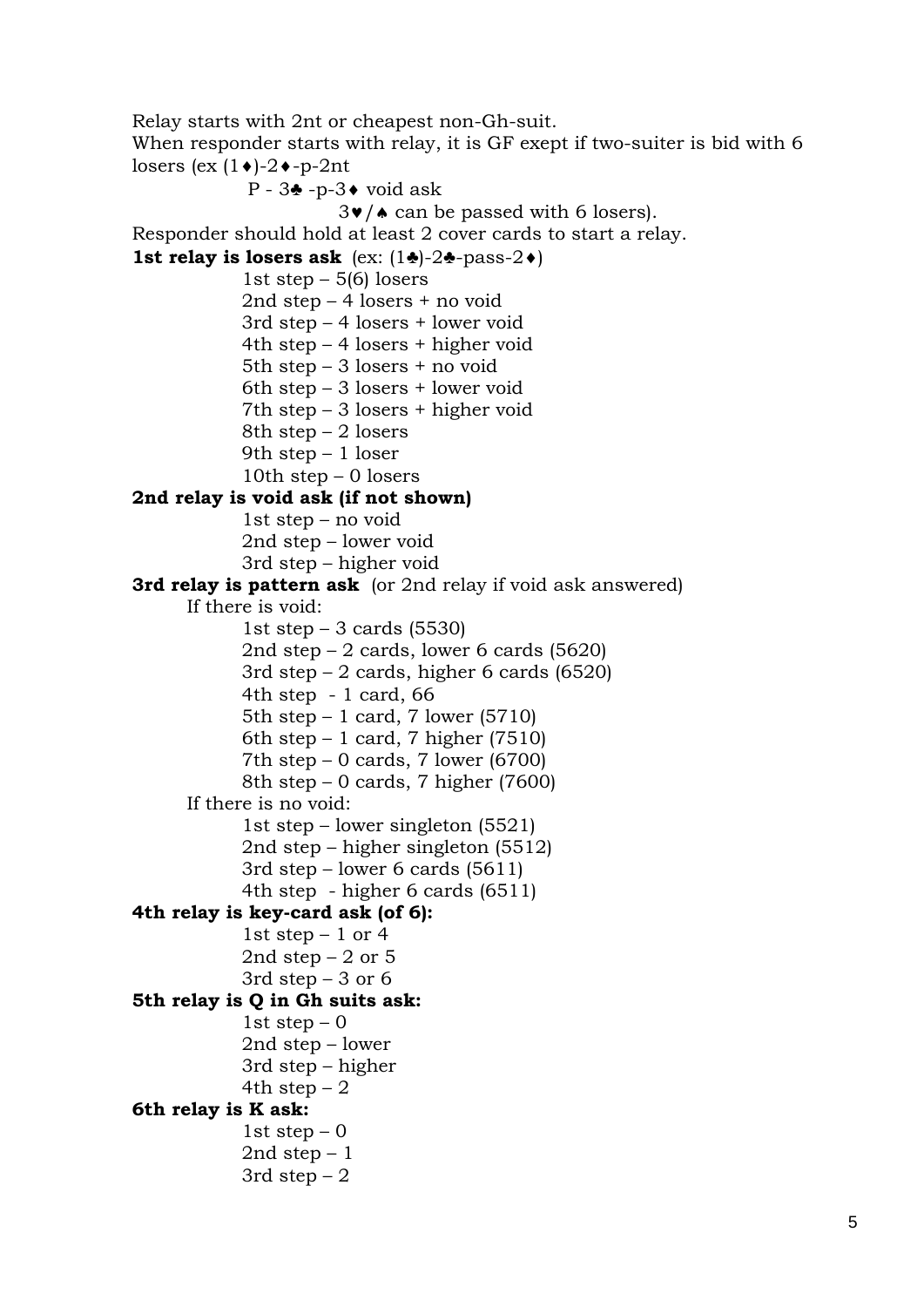### **NOTE [6] Walsh transfers after 1♣ opening**

```
1♣ - 1/♥/♠ = ART, tr ♥/♠/
1\bullet - 1\bullet :
             1\bullet = 3+ cards \bullet, F1 (bal, 3c, 12-14; unbal, 3c, 12-19;
                           bal, 3/4 c, 18-19; or 4c, 6+\bullet, up to 4 losers)
             2\bullet = 4 cards, 12-14 HCP, NF
              3♥ = 4 cards, 14-17 HCP, NF
             2\cdot/3 = singl, fit, GF
             3\angle/4\bullet = void, fit GF
             4\clubsuit = fit bid, 6+ cards, GF
              rest is natural, 0-2 ♥
1♣ - 1 - 1♥: 
                     2♣ = ART, Checkback [7]
                    2\bullet = Canape, 5+ \bullet, 4\bullet, NF
                     2NT = ART, puppet. After 3♣ replies are: 
                           pass = long \triangle, weak
                           3 \bullet = \text{nat}, 5 \text{-} 5, \text{INV}3\mathbf{v} = 5\mathbf{v}, 4+\mathbf{v}, \text{INV}3\bullet = 4 - 5 - 1 - 3, 11-12 HCP, INV
                            3NT = 1-5-4-3 , 11-12 HCP, NF. 
                     double jump shift = splinter 
                     3♥ = ST, no splinter
                    3\bullet = nat, INV
1* - 1* - 1NT: 2♣ = ART, Checkback [7] 
                    2\bullet = Canape, 5^+ \bullet, 4\bullet, NF
                    2\blacktriangledown = nat, 6c, 7-9 HCP, NF
                     2NT = ART, puppet, opener must bid 3♣
                           pass = long \triangle, weak
                           3 \bullet = \text{nat}, 5 \text{-} 5, \text{INV}3\mathbf{v} = 5\mathbf{v}, 4/5\mathbf{A}, INV
                            3♠ = 4-5-1-3 , 11-12 HCP, INV 
                            3NT = 1-5-4-3 , 11-12 HCP, NF. 
1♣ - 1 - 2♣ - 2 = nat F1, two way: 
                            4+, 5+♥, 10+HCP OR 5+, 4♥, 6-10 HCP 
NOTE [7] Checkback 
1m-1M-1NT-2♣ ; 1♣-1M-2♣-2♦ ; 1♣-1♦/♥(tr)-1♥/♠-2♣
```
**1♣-1♥(tr ♠)-1NT-2♣** (style is the same in other sequences):

2**♦: ART, minimal,** no 4♥, no support, F1

2♥: nat, 4 cards, NF;

2♠: Hx , minimal, NF;

2NT: 2344, maximal, GF

3♣: 2335, maximal, GF

3<sup>\*</sup>: 2245, maximal, GF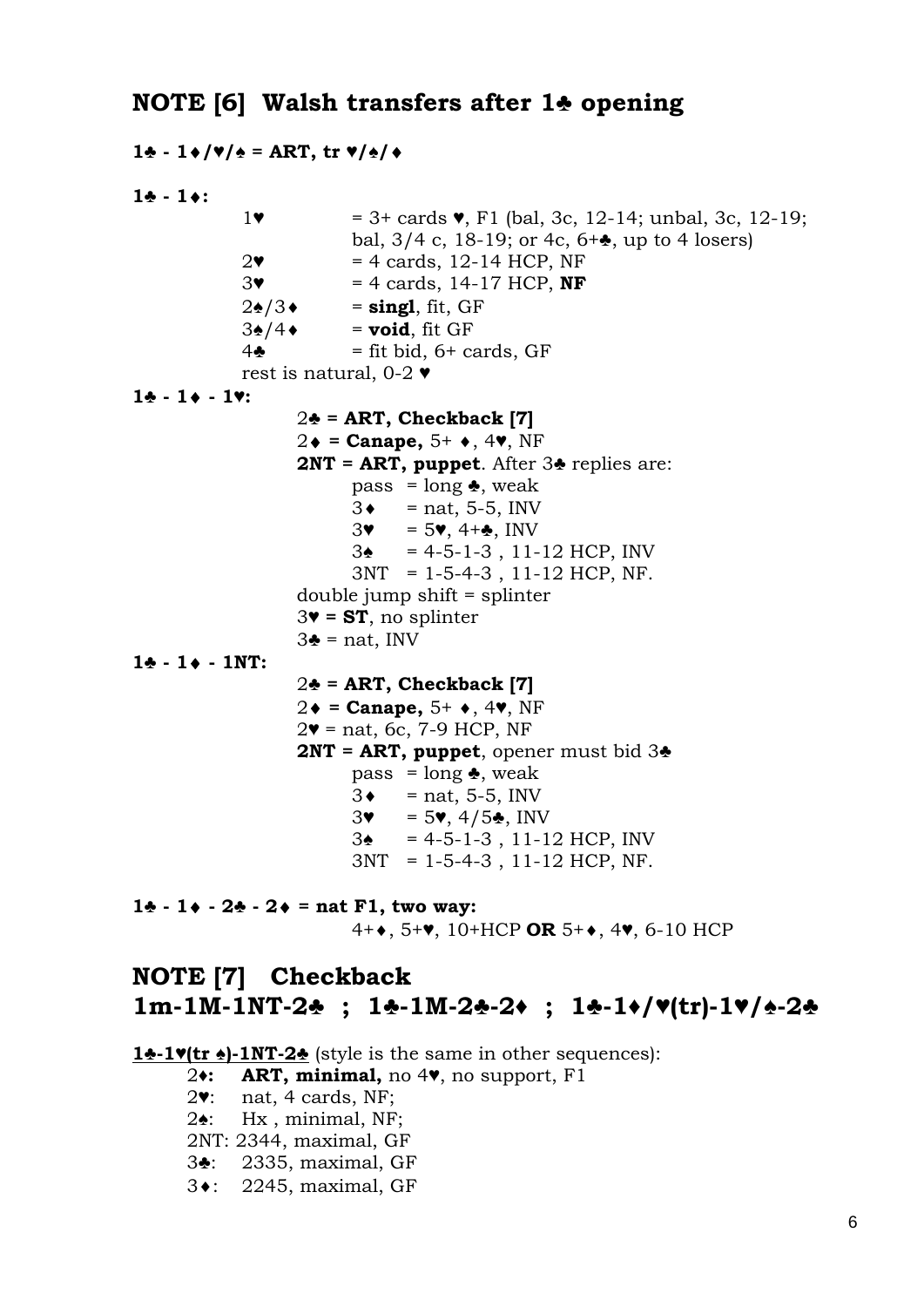### **1♣-1♦ (tr** ♥**)-1**♥ **(accepted transfer)-2♣**

- 2**♦: ART, minimal,** unbal, 12-14 HCP, F1
- 2♥: nat, bal., minimal, 12-14 HCP, NF
- 2♠: **ART**, unbal, 15-17 HCP, F1
- 2NT: nat, bal, 18-19 HCP
- 3♣: nat, 6+ cards, 3♥, 17-19 HCP, GF
- 3: nat, reverse, 1-3-4-5, 17-19 HCP, GF
- 3♠: nat, 4-3-1-5, 17-19 HCP, GF
- 3NT: **ART**, 4♥, bal, 18-19 HCP, GF
- 4**♣: super fit-bid**, 6+♣, 4♥, up to 4 losers, GF, ST

### **NOTE [8] Advances after strong NT 2NT or 2♣-2X-2/3NT or 2-2X-2NT**

2NT (same after 2♦-2M-2NT or 2♣-2X-2/3 NT):

3♣ (Puppet Stayman), replies are:

| $3\bullet$ | <b>ART</b> , I have at least one 4c major, rebids: |
|------------|----------------------------------------------------|
|------------|----------------------------------------------------|

- 3M 4 cards oM 3NT to play 4♦ 4-4 in Majors, bid 4 in your major 3M 5 cards M 3NT no 4 or 5 cards Major. 3♦/3♥ transfers to ♥/♠ 3♠ **ART**, minor ask (with both minors!)
- - 3NT = no 4c minors, after that

4m = cond. RKCB (5c minor), (after that 4NT by both is neg, SO)

- $4\bullet$  = 4 cards (may have 4 cards  $\bullet$ ). After that  $4\bullet$  = KICK-RKCB.
- $4\bullet = 4$  cards. After that  $4\bullet =$  KICK-RKCB
- **3NT 5♠ + 4♥ , GF**
- **4m RKCB for m**

#### **Some sequences:**

2NT-3♣-3♦-3M-3NT-4m = **cond. RKCB** (5 cards m, 4 cards oM)  $2NT-3$  $-3$  $-4$  $-5$  = ART, minor ask with only one 5 cards minor. Replies are: **4♦/♥/NT = ♣/♦/no minors, after that next step is KICK-RKCB**  2NT-3♣-3M:  $oM = ART$ , M fit, ST

4m = cond. RKCB, 5 cards m

### **after conditional RKCB, NT by either party is NF.**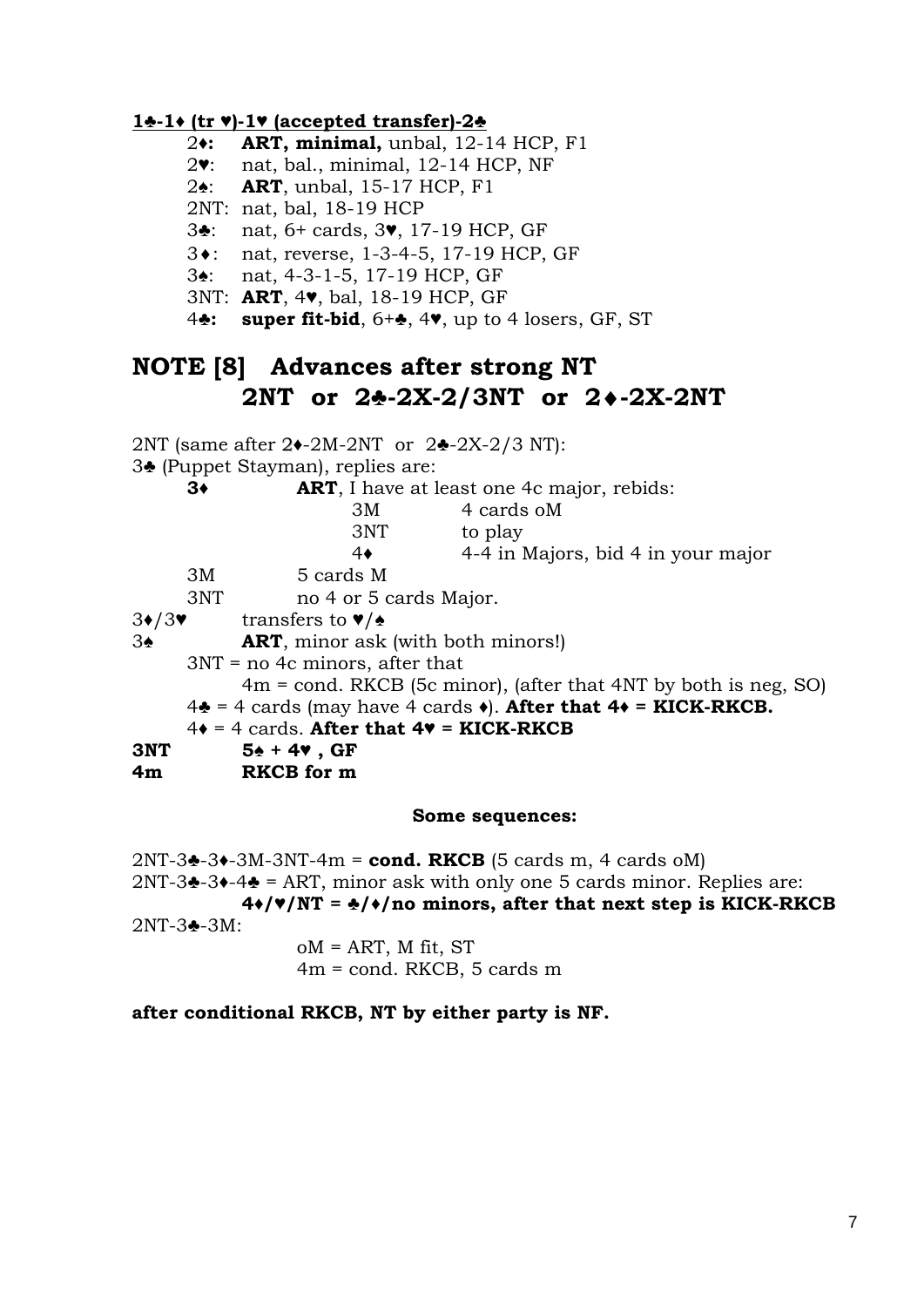# **NOTE [9] Lebensohl 1NT - (2X)**

We play Lebensohl also after opponent's opening: 1M-pass-2M-Dbl ; 2X (weak or multi) –Dbl-pass or 2X (weak or multi)-pass-pass-Dbl-pass

### 1NT- 2X- ? **DBL: T/O**  2 in higher suit: weak, for play (the same after artificial overcall) 2 NT = TRF for  $3\clubsuit$ , next, if opp. pass: Pass: weak, 3 for play 3 lower suit: weak, for play 3 higher suit: 5+ cards, **GF with stopper** 3 cue bid: STAYMAN **with stopper** 3 NT: for play, **no stopper** 3 m: GF, 5<sup>+</sup> cards, without 4 cards oM 3 cue bid: STAYMAN **without stopper** 3 higher suit: nat, 5+ cards, **no stopper**, GF 3 NT : **stopper**, GF 4♣/♦/♥ GERBER, TEXAS

# **NOTE [10] MISER**

| $1\clubsuit$ | $(1\bullet)$  | ?                                    |                                                       |
|--------------|---------------|--------------------------------------|-------------------------------------------------------|
|              |               | dbl                                  | $\blacktriangledown, 4+, f1$                          |
|              |               | $1\bullet*$                          | $\spadesuit$ , 4+, f1                                 |
|              |               | $1\bullet^*$                         | single raise to $2\bullet$                            |
|              |               | 1nt                                  | natural                                               |
|              |               | $2\clubsuit^{\star}$                 | $4 + \bullet$ , no stop $\bullet$ , 10+               |
|              |               | $2\bullet^*$                         | $4 + \bullet$ , stop $\bullet$ , 10+                  |
|              |               | $2\blacktriangledown/\blacktriangle$ | $6+\mathbf{v}/\mathbf{A}$ , weak                      |
|              |               | 2nt                                  | $5 + 4, 0 - 5$                                        |
|              |               | 3 <sub>2</sub>                       | $5 + 4, 6 - 9$                                        |
| $1\bullet$   | $(1 \bullet)$ | $\mathcal{S}$                        |                                                       |
|              |               | dbl                                  | $\clubsuit$ , 4+                                      |
|              |               | $1\bullet^*$                         | single raise to $2\bullet$                            |
|              |               | 1nt                                  | natural                                               |
|              |               | $2\clubsuit^*$                       | transfer $\triangleleft$                              |
|              |               | $2\bullet^*$                         | $4 + \bullet$ , no stop $\blacktriangledown$ , $10 +$ |
|              |               | $2\bullet$                           | $4 + \clubsuit$ , stop $\blacktriangledown$ , 10+     |
|              |               | $2\spadesuit$                        | $6 + \bullet$ , weak                                  |
|              |               | 2nt                                  | $5 + 4, 0 - 5$                                        |
|              |               | 3 <sub>2</sub>                       | $5 + 4, 6 - 9$                                        |
| $1\bullet$   | $(1\bullet)$  | $\mathcal{S}$                        |                                                       |
|              |               | dbl                                  | $4$ , 6+                                              |
|              |               | 1nt                                  | natural                                               |
|              |               | $2\clubsuit^{\star}$                 | transfer $\bullet$ , 8+                               |
|              |               | $2\bullet^*$                         | transfer $\blacktriangledown$ , 8+                    |
|              |               | $2\blacktriangledown^*$              | $4 + \bullet$ , no stop $\bullet$ , 10+               |
|              |               | $2\spadesuit$                        | $4 + \bullet$ , stop $\bullet$ , 10+                  |
|              |               | 2nt                                  | $5 + 4, 0 - 5$                                        |
|              |               | 3♣                                   | $5 + 4, 6 - 9$                                        |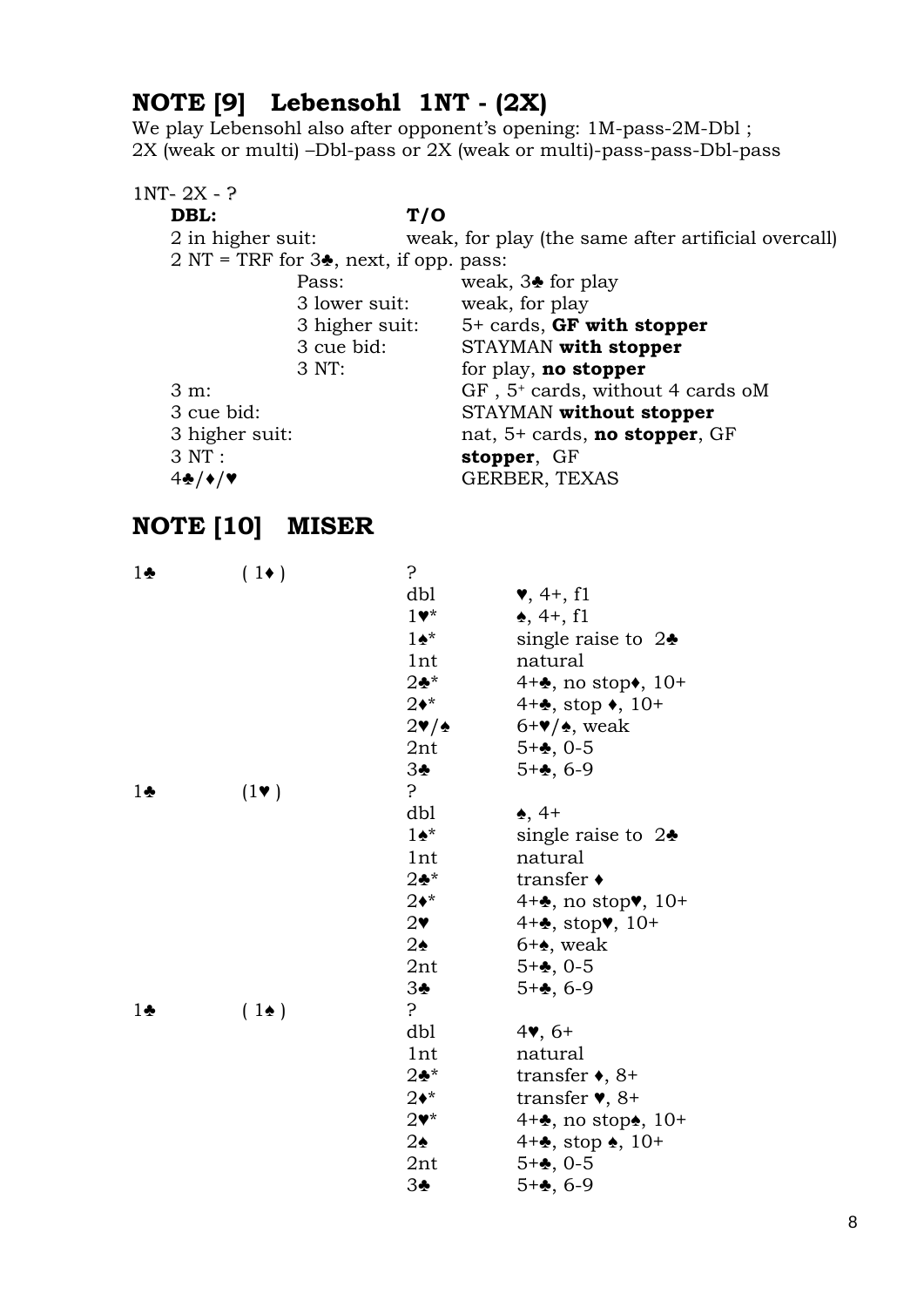| dbl<br>$4 + \spadesuit$<br>$1\bullet^*$<br>transfer $\clubsuit$ , 8+<br>1nt<br>natural<br>$2\clubsuit^{\star}$<br>single raise $2\bullet$ , $3+\bullet$ , 6-9<br>$2\bullet$<br>$4 + \bullet$ , no stop $\bullet$ , 10+<br>$2\bullet$<br>$4 + \bullet$ , stop $\bullet$ , 10+<br>$2\spadesuit$<br>$6 + 4$ , weak, 4-6<br>2nt<br>$5 + 0.5$<br>3♣<br>$6 + \clubsuit$ , weak<br>$3\bullet$<br>$5 + \bullet$ , 6-9<br>?<br>$(1\bullet)$<br>dbl<br>$4$ , 6+<br>1nt<br>natural<br>$5 + 4$ , f1, $8 +$<br>$2\clubsuit$<br>transfer $\blacktriangledown$ , 8+<br>$2\bullet$<br>$2\bullet$<br>4+ $\bullet$ , no stop $\bullet$ , 10+<br>$2\spadesuit$<br>$4 + \bullet$ , stop $\bullet$ , 10+<br>$5 + 0.5$<br>2nt<br>3♣<br>$6 + \clubsuit$ , weak<br>$5 + 0.6 - 9$<br>$3\bullet$<br>$3\bullet$<br>$6 + 9$ , weak<br>5<br>$(2\bullet)$<br>dbl<br>negative, at least one 4-card major<br>$2\bullet^*$<br>transfer $\blacktriangledown$ , 8+<br>transfer $\bullet$ , 8+<br>$2\blacktriangledown^*$<br>$2\spadesuit^{\star}$<br>$4 + \bullet$ , no stop $\clubsuit$ , 10+<br>3♣<br>$4 + \bullet$ , stop $\clubsuit$ , 10+<br>$5 + 0.5$<br>$2$ nt<br>$3\bullet$<br>$5 + 0.6 - 9$ | $1\bullet$ | $(1\vee)$ | 5. |  |
|-------------------------------------------------------------------------------------------------------------------------------------------------------------------------------------------------------------------------------------------------------------------------------------------------------------------------------------------------------------------------------------------------------------------------------------------------------------------------------------------------------------------------------------------------------------------------------------------------------------------------------------------------------------------------------------------------------------------------------------------------------------------------------------------------------------------------------------------------------------------------------------------------------------------------------------------------------------------------------------------------------------------------------------------------------------------------------------------------------------------------------------------------------------------|------------|-----------|----|--|
|                                                                                                                                                                                                                                                                                                                                                                                                                                                                                                                                                                                                                                                                                                                                                                                                                                                                                                                                                                                                                                                                                                                                                                   |            |           |    |  |
|                                                                                                                                                                                                                                                                                                                                                                                                                                                                                                                                                                                                                                                                                                                                                                                                                                                                                                                                                                                                                                                                                                                                                                   |            |           |    |  |
|                                                                                                                                                                                                                                                                                                                                                                                                                                                                                                                                                                                                                                                                                                                                                                                                                                                                                                                                                                                                                                                                                                                                                                   |            |           |    |  |
|                                                                                                                                                                                                                                                                                                                                                                                                                                                                                                                                                                                                                                                                                                                                                                                                                                                                                                                                                                                                                                                                                                                                                                   |            |           |    |  |
|                                                                                                                                                                                                                                                                                                                                                                                                                                                                                                                                                                                                                                                                                                                                                                                                                                                                                                                                                                                                                                                                                                                                                                   |            |           |    |  |
|                                                                                                                                                                                                                                                                                                                                                                                                                                                                                                                                                                                                                                                                                                                                                                                                                                                                                                                                                                                                                                                                                                                                                                   |            |           |    |  |
|                                                                                                                                                                                                                                                                                                                                                                                                                                                                                                                                                                                                                                                                                                                                                                                                                                                                                                                                                                                                                                                                                                                                                                   |            |           |    |  |
|                                                                                                                                                                                                                                                                                                                                                                                                                                                                                                                                                                                                                                                                                                                                                                                                                                                                                                                                                                                                                                                                                                                                                                   |            |           |    |  |
|                                                                                                                                                                                                                                                                                                                                                                                                                                                                                                                                                                                                                                                                                                                                                                                                                                                                                                                                                                                                                                                                                                                                                                   |            |           |    |  |
|                                                                                                                                                                                                                                                                                                                                                                                                                                                                                                                                                                                                                                                                                                                                                                                                                                                                                                                                                                                                                                                                                                                                                                   |            |           |    |  |
|                                                                                                                                                                                                                                                                                                                                                                                                                                                                                                                                                                                                                                                                                                                                                                                                                                                                                                                                                                                                                                                                                                                                                                   | $1\bullet$ |           |    |  |
|                                                                                                                                                                                                                                                                                                                                                                                                                                                                                                                                                                                                                                                                                                                                                                                                                                                                                                                                                                                                                                                                                                                                                                   |            |           |    |  |
|                                                                                                                                                                                                                                                                                                                                                                                                                                                                                                                                                                                                                                                                                                                                                                                                                                                                                                                                                                                                                                                                                                                                                                   |            |           |    |  |
|                                                                                                                                                                                                                                                                                                                                                                                                                                                                                                                                                                                                                                                                                                                                                                                                                                                                                                                                                                                                                                                                                                                                                                   |            |           |    |  |
|                                                                                                                                                                                                                                                                                                                                                                                                                                                                                                                                                                                                                                                                                                                                                                                                                                                                                                                                                                                                                                                                                                                                                                   |            |           |    |  |
|                                                                                                                                                                                                                                                                                                                                                                                                                                                                                                                                                                                                                                                                                                                                                                                                                                                                                                                                                                                                                                                                                                                                                                   |            |           |    |  |
|                                                                                                                                                                                                                                                                                                                                                                                                                                                                                                                                                                                                                                                                                                                                                                                                                                                                                                                                                                                                                                                                                                                                                                   |            |           |    |  |
|                                                                                                                                                                                                                                                                                                                                                                                                                                                                                                                                                                                                                                                                                                                                                                                                                                                                                                                                                                                                                                                                                                                                                                   |            |           |    |  |
|                                                                                                                                                                                                                                                                                                                                                                                                                                                                                                                                                                                                                                                                                                                                                                                                                                                                                                                                                                                                                                                                                                                                                                   |            |           |    |  |
|                                                                                                                                                                                                                                                                                                                                                                                                                                                                                                                                                                                                                                                                                                                                                                                                                                                                                                                                                                                                                                                                                                                                                                   |            |           |    |  |
|                                                                                                                                                                                                                                                                                                                                                                                                                                                                                                                                                                                                                                                                                                                                                                                                                                                                                                                                                                                                                                                                                                                                                                   |            |           |    |  |
|                                                                                                                                                                                                                                                                                                                                                                                                                                                                                                                                                                                                                                                                                                                                                                                                                                                                                                                                                                                                                                                                                                                                                                   | $1\cdot/$  |           |    |  |
|                                                                                                                                                                                                                                                                                                                                                                                                                                                                                                                                                                                                                                                                                                                                                                                                                                                                                                                                                                                                                                                                                                                                                                   |            |           |    |  |
|                                                                                                                                                                                                                                                                                                                                                                                                                                                                                                                                                                                                                                                                                                                                                                                                                                                                                                                                                                                                                                                                                                                                                                   |            |           |    |  |
|                                                                                                                                                                                                                                                                                                                                                                                                                                                                                                                                                                                                                                                                                                                                                                                                                                                                                                                                                                                                                                                                                                                                                                   |            |           |    |  |
|                                                                                                                                                                                                                                                                                                                                                                                                                                                                                                                                                                                                                                                                                                                                                                                                                                                                                                                                                                                                                                                                                                                                                                   |            |           |    |  |
|                                                                                                                                                                                                                                                                                                                                                                                                                                                                                                                                                                                                                                                                                                                                                                                                                                                                                                                                                                                                                                                                                                                                                                   |            |           |    |  |
|                                                                                                                                                                                                                                                                                                                                                                                                                                                                                                                                                                                                                                                                                                                                                                                                                                                                                                                                                                                                                                                                                                                                                                   |            |           |    |  |
|                                                                                                                                                                                                                                                                                                                                                                                                                                                                                                                                                                                                                                                                                                                                                                                                                                                                                                                                                                                                                                                                                                                                                                   |            |           |    |  |

## **NOTE [11] CUE BID**

- We cue bid in order and equaly  $1^{st}$  and  $2^{nd}$  controls in suits (without trump suit)
- To begin cue bid and to accept cue bid, we must have at least one Ace (after strong opening, Opener must have at least two Aces, and Responder none)
- One who cue bids over Game, must have at least two Aces, (after strong opening, Opener must have at least three Aces)
- 4 NT is always RKCB (the same answers as without cue bid)
- Cue bidding the same suit twice guarantees  $1^{st}$  &  $2^{nd}$  control (AceKing, singleton Ace or void)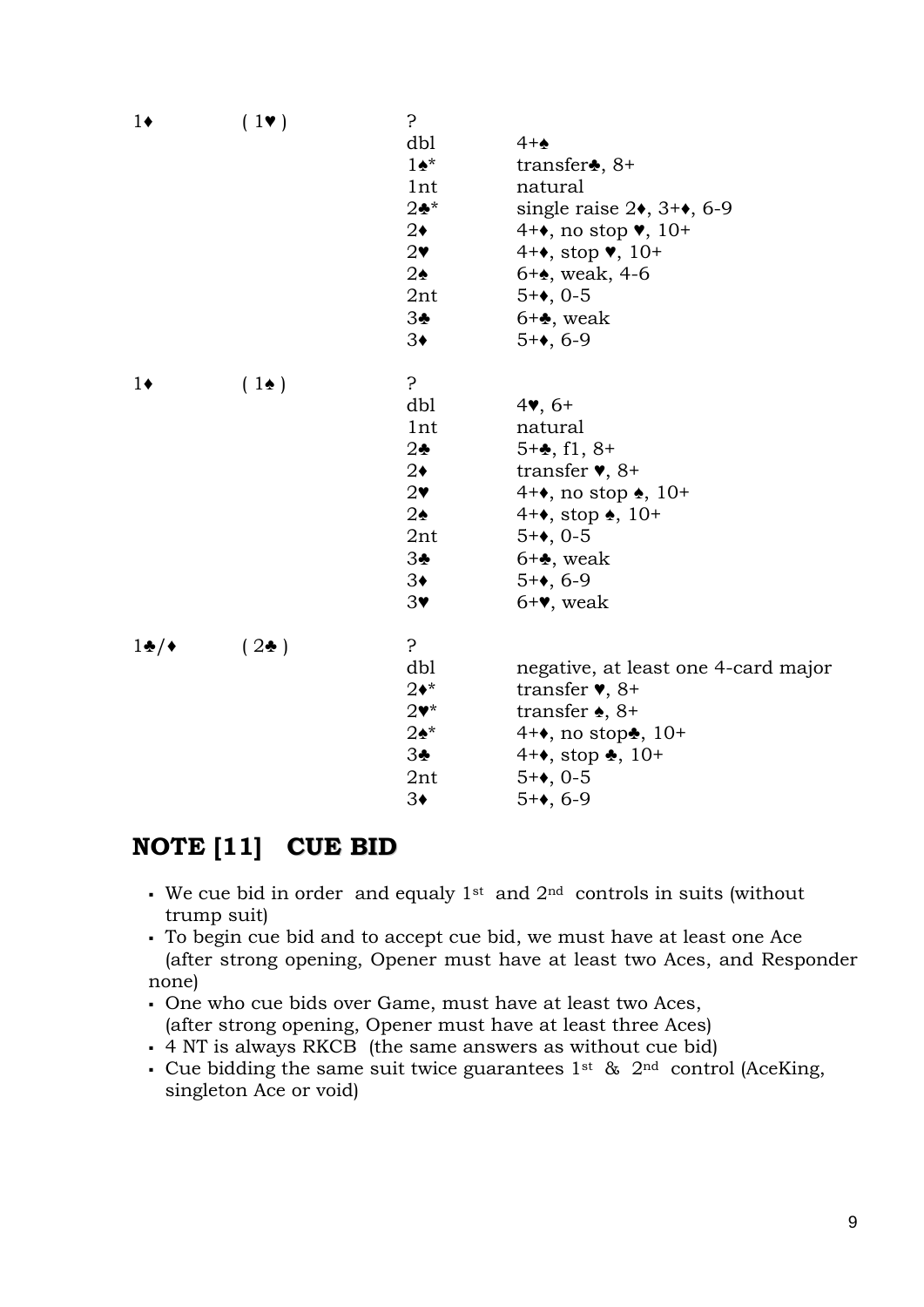# **NOTE [12] Defence against 3rd level opening**

```
(3) Dbl = strong hand, penalty oriented, sign-off
        3\bullet = art, T/O, strongish: partner should go game with 5+ hcp and a fit
        3\mathbf{v}/\mathbf{A} = \text{nat}, 6+\mathbf{v}/\mathbf{A}, 12-16hcp, NF
        3NT = to play, 16+hcp (could be long \triangleleft)
        4 - \text{art}, 5 + \text{Y} - 5 + \text{A}, FG4\bullet = art, 5+\bullet- 5+\bullet/\bullet (could be 6+\bullet - 4\bullet/\bullet), FG
        4\mathbf{v}/\mathbf{A}=nat, \mathbf{v}/\mathbf{A}, to play, NF.
(3\bullet) Dbl = T/O, 15+hcp
        3\mathbf{v}/\mathbf{A} = \text{nat}, 6+\mathbf{v}/\mathbf{A}, 12 - 16hcp, NF
        3NT = to play, 16+hcp (could be long \clubsuit)
        4\clubsuit = \text{art}, 5 + \clubsuit - 5 + \vee / \spadesuit (could be 6 + \spadesuit - 4 \vee / \spadesuit) FG
        4 \bullet = art, 5+\bullet - 5+\bullet, FG
        4\mathbf{v}/\mathbf{A}=nat, \mathbf{v}/\mathbf{A}, to play, NF.
(3\vee) Dbl = T/O, 15+hcp
        3 \triangle = nat, 6 + \triangle, 12-16hcp, NF
         3NT = to play, 16+hcp (could be long minor) 
        4 - \arct, 6 + - 44 \bullet = art, 6+\bullet - 4 \bullet4\blacktriangledown art, two-suiter with \blacktriangle, F1.
        4\bullet = nat, to play
         4NT = minors 
(3\vee) – 4\vee–(pass)- 4\uparrow = to play 4\uparrow 4NT = art, which minor?, FG 
                         5* = art, to play in overcaller's minor, NF
                         5 \bullet = \text{nat}. NF
                         5\bullet = art, sets \bullet, ST, F1.
(3) Dbl = strong hand, penalty oriented, sign-off 
         3NT = to play, 16+hcp (could be long minor) 
        4\clubsuit = T/O, two- or three-suited, F1
        4 \bullet = nat, 6+\bullet, unbal.
        4\bullet = nat, to play
        4\bullet = art, two-suiter, 5+minor, 5\bullet (could be 6-4)
         4NT = minors 
Balancing over a 3-level preempt. 
(3*) - \text{pass} - (\text{pass}) - ???
                         Dbl = T/O, could be protective, 10+hcp, F1
                         3\bullet/\bullet/ \bullet = nat overcall, 10-14 hcp, NF
                         3NT = to play4 - 5 + 4 - 5 + 4, FG
                         4\bullet = 5+\bullet - 5\bullet / \bullet (could be 6+\bullet - 4M), FG
They open a gambling 3NT: (3NT) - or (3NT) - pass - (pass) - Dbl = penalty oriented, strongish, sign-off 
        4\ast = art, T/O, majors, FG
        4\bullet = nat, NF
        4\mathbf{v}/\mathbf{A} = nat, to play, NF.
```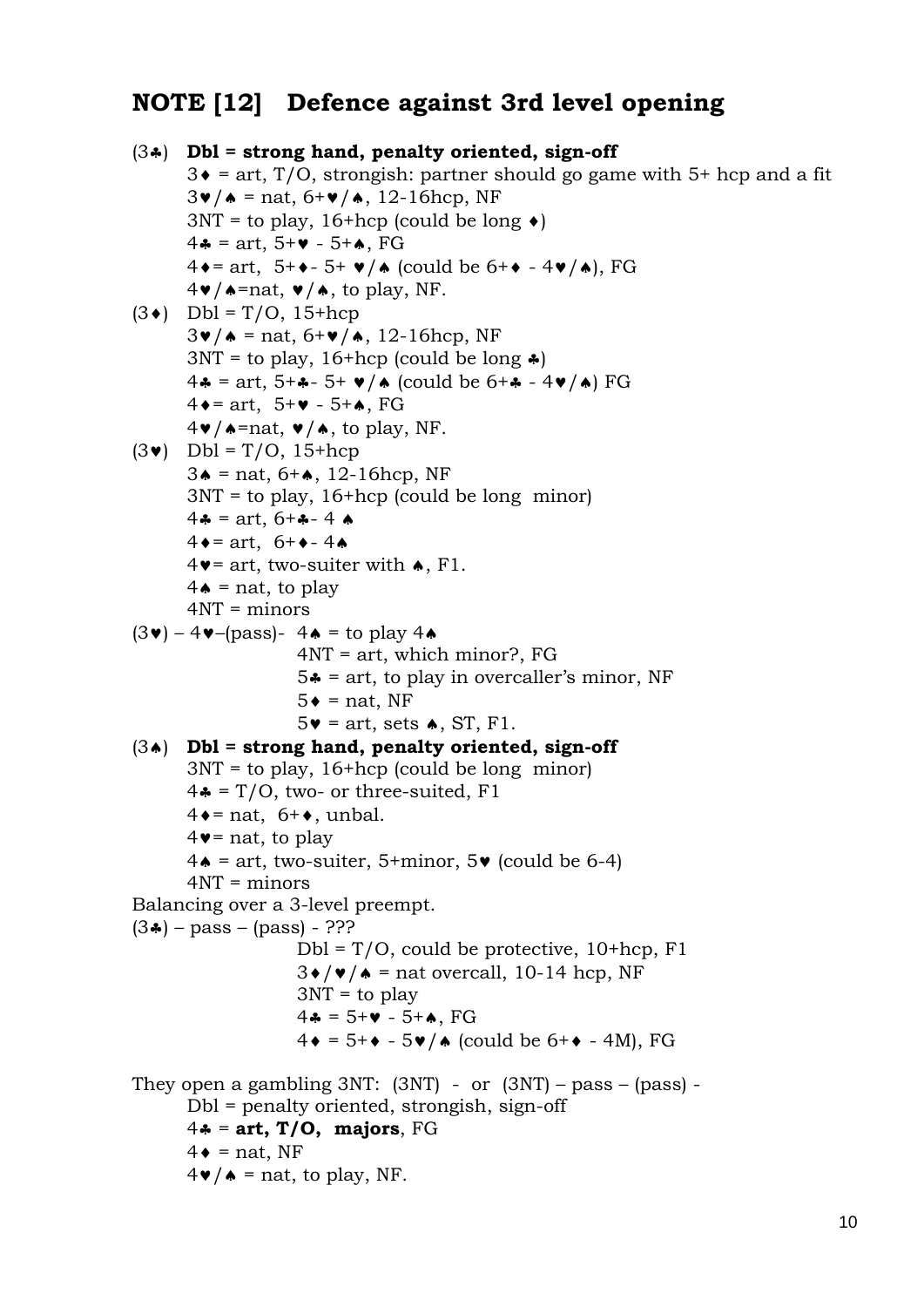## **NOTE [13] Rebids after 1M - Dbl**

|  | Dbl |  |
|--|-----|--|
|  |     |  |

| 1ѧ            | nat, up to 10 hcp                                |
|---------------|--------------------------------------------------|
| 1NT           | transfer $\clubsuit$ , up to 10 hcp              |
| $2\clubsuit$  | transfer $\bullet$ , up to 10 hcp                |
| $2\bullet$    | transfer to $2\blacktriangledown$ , 6-9 hdp, fit |
| $2\bullet$    | 3 cards, weak, up to 5 hcp                       |
| $2\bullet/3m$ | fit bid, invit $+$                               |
| 2NT           | $4 \bullet$ , invit +                            |
| $3\bullet$    | 4 cards, weak                                    |
| 3♠            | splinter, GF                                     |

 $1\bullet$  - Dbl: the same except

| 2♦ | transfer $\bullet$ |
|----|--------------------|
|----|--------------------|

2 $\bullet$  transfer to 2 $\bullet$ , 6-9 hdp, fit

## **NOTE [14] Replies to asking bid (jump-shift over 3X or new suit after Namyats)**

| 1st step: | no control  |  |  |  |
|-----------|-------------|--|--|--|
| 2nd step: | 2nd control |  |  |  |
| 3rd step: | 1st control |  |  |  |

## **NOTE [15] RKCB and Spiral Scan**

After RKCB, we ask for trump Q (if not answered),  $K\clubsuit$ , ..., trump J, Q $\clubsuit$ , ...

With known singl we answer for king in that suit reversely.

With known double fit, we reply to RKCB with 6 key cards.

### **NOTE [16] Interventions over 1NT**

Escaping from 1NT- DBL: 2X=SO, RDbl=Baron, Texas.

We open 1NT, they overcall 2X: Lebensohl.

They open 1NT: Cappelletti.

They open 1m, we overcall 1NT:  $2X = SO$ ,  $2m = Stavman$ ,  $INV+$ ,  $2NT = INV$ .

They open 1M, we overcall 1NT  $(4 \text{ oM}, 5+m, 7-11 \text{ HCP})$ :  $2/3/4/5$ m=P/C.

They open 2X (weak or multi), we overcall 2NT: cue=St, **rest=transfers into**  next available suit, RDbl= $\clubsuit$ , 3 $\spadesuit$  (or 3 $\spadesuit$  if X =  $\spadesuit$ ) = tr to  $\clubsuit$